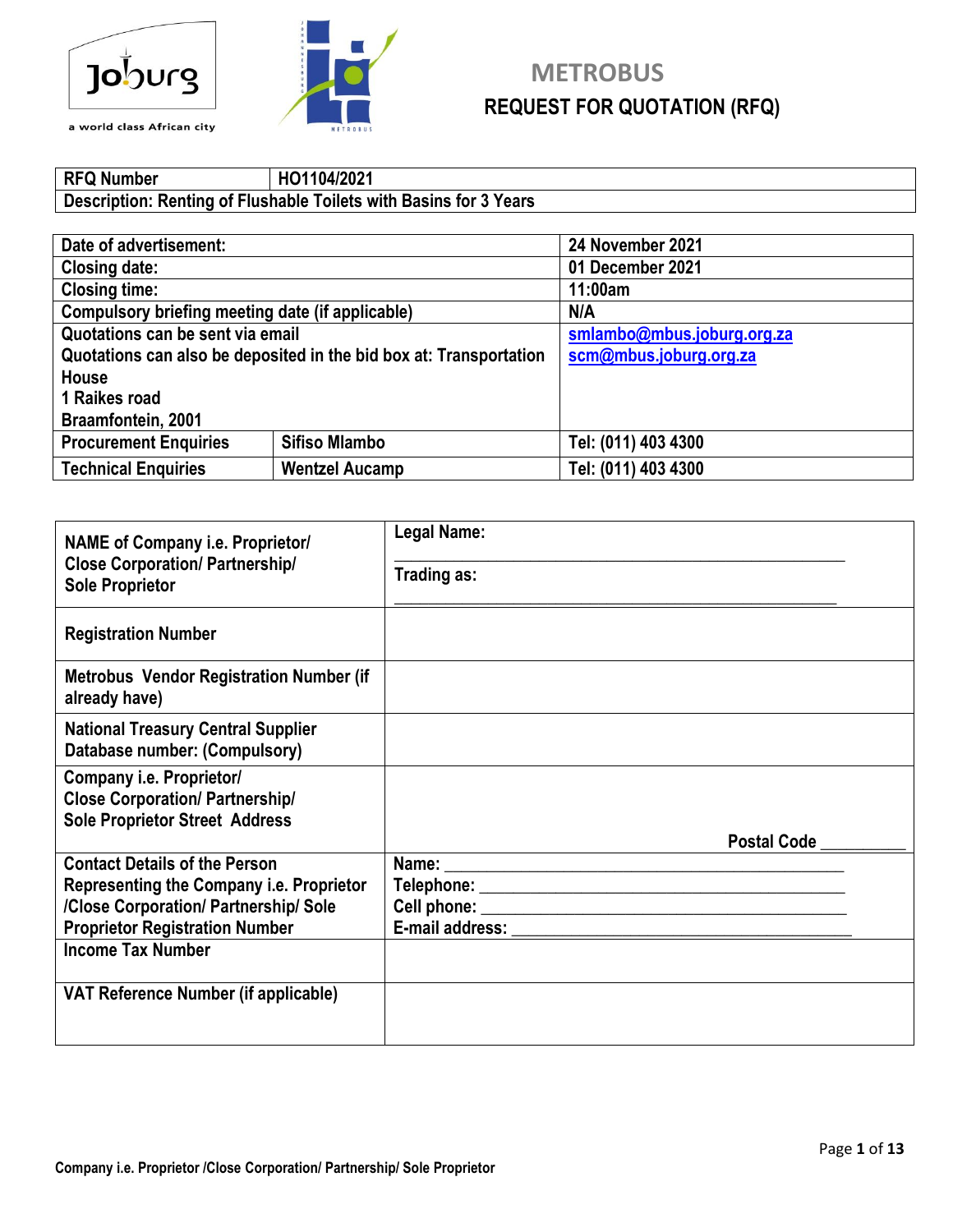



### **METROBUS REQUEST FOR QUOTATION (RFQ)**

#### **PRICING SCHEDULE – FIRM PRICES**

#### **Bidder's Name: \_\_\_\_\_\_\_\_\_\_\_\_\_\_\_\_\_\_\_\_\_\_\_\_\_\_\_\_\_\_\_\_\_\_\_\_\_\_\_\_\_\_\_\_\_\_\_\_\_\_\_\_\_\_\_\_\_\_\_\_\_\_\_\_\_\_\_\_\_\_\_\_\_\_\_\_\_\_\_\_\_**

- Metrobus is not bound to accept the lowest or any quotation and reserves the right to accept the whole or any part of a quotation and to award the bid to more than one bidder.
- Offers to be valid for 60 days from the closing date of bid and no second-hand/refurbished materials/parts may be used in the final goods to be delivered by the bidder.
- Only firm prices will be accepted. Non-firm prices (including prices subject to rates of exchange variations) will not be considered in cases where different delivery points influence the pricing; a separate pricing schedule must be submitted for each delivery point.
- Do you intend to subcontract more than 25% of the work?

**(Tick applicable box)**

- If the answer is YES, indicate the name of the subcontractor **we are all the substitution**, the percentage to be sub-contracted \_\_\_\_\_\_\_\_% and attach the BBBEE certificate of the subcontractor**.**
- The quotation will be evaluated on 80/20 preference point system in line with PPPFA Regulations, 2017.
- A bidder must submit proof of its B-BBEE status level of contributor to be awarded preference points, attach original or certified certificate (not older than 3 months) or sworn affidavit.
- For quotations above R30 000, the bidder should submit the municipal account for the company and all directors or lease agreement or an affidavit if they do not own or lease a property.
- B-BBEE Status Level of Contribution \_\_\_\_\_\_\_\_\_ (preference points, maximum 20) \_\_\_\_\_\_\_\_\_\_
- **Other than completing the pricing schedule below, a bidder should submit the quotation on their company's letterhead or logos.**

#### **SCHEDULE OF PRICES/ RATES:**

| Quotation Description: Renting of Flushable Toilets with Basins for 3 Years |  |  |
|-----------------------------------------------------------------------------|--|--|
| <b>Sub Total Price</b>                                                      |  |  |
| Vat 15% (if applicable)                                                     |  |  |
| Total Quoted Price (Inclusive of Vat)                                       |  |  |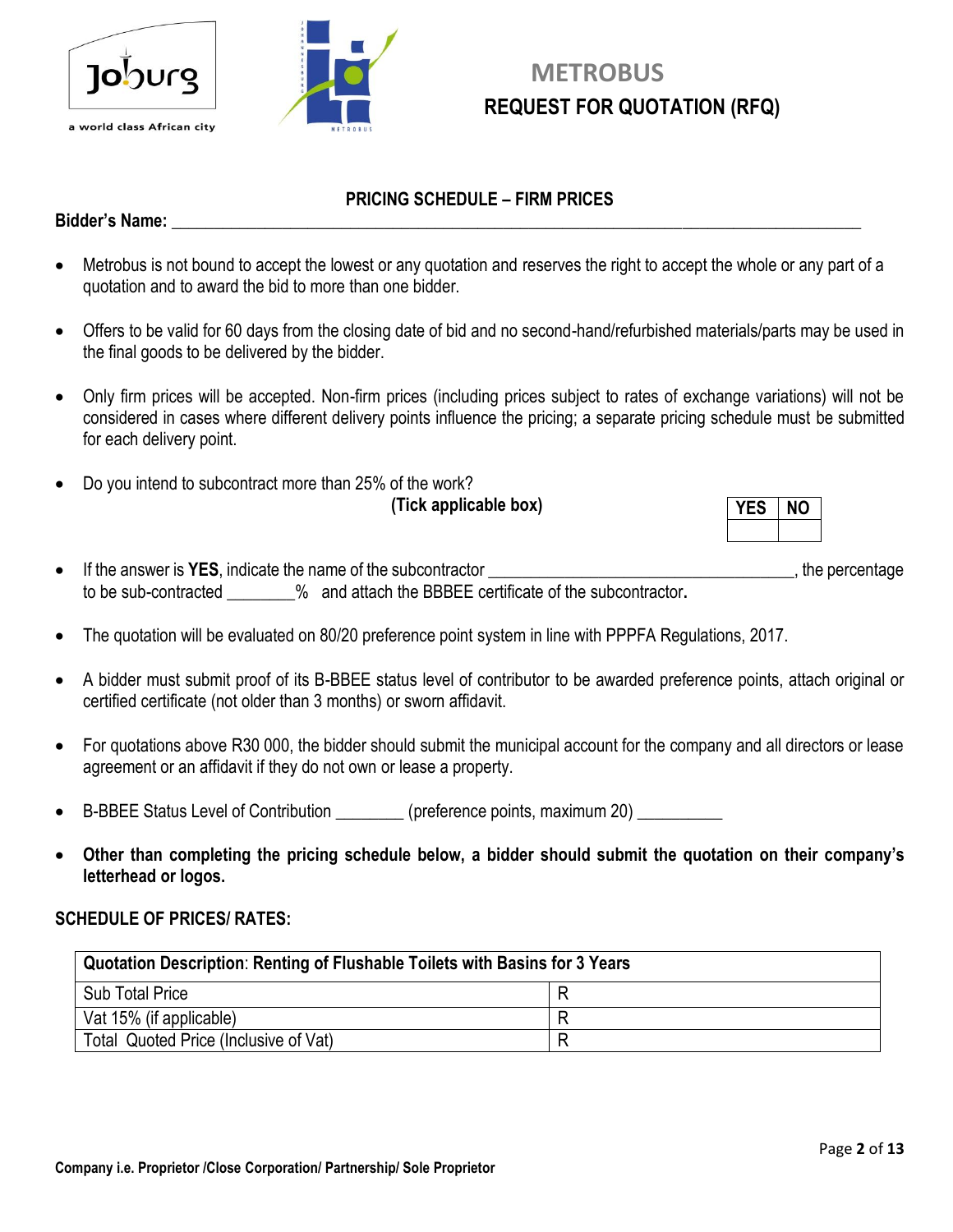



#### **MBD 4 DECLARATION OF INTEREST**

- 1. No bid will be accepted from persons in the service of the state<sup>1</sup>.
- 2. Any person, having a kinship with persons in the service of the state, including a blood relationship, may make an offer

or offers in terms of this invitation to bid. In view of possible allegations of favouritism, should the resulting bid, or part thereof, be awarded to persons connected with or related to persons in service of the state, it is required that the bidder or their authorised representative declare their position in relation to the evaluating/adjudicating authority.

#### **3 In order to give effect to the above, the following questionnaire must be completed and submitted with the bid.**

|     | 3.7 The names of all directors/ trustees/ shareholders' members, their individual identity numbers and state employee<br>numbers must be indicated in paragraph 4 below                                |                         |
|-----|--------------------------------------------------------------------------------------------------------------------------------------------------------------------------------------------------------|-------------------------|
|     | 3.8 Are you presently in the service of the state?<br>(Tick applicable box)                                                                                                                            | <b>YES</b><br><b>NO</b> |
|     |                                                                                                                                                                                                        |                         |
| 3.9 | Have you been in the service of the state for the past twelve months?<br>(Tick applicable box)                                                                                                         | <b>YES</b><br><b>NO</b> |
|     |                                                                                                                                                                                                        |                         |
|     | 3.10 Do you have any relationship (close family member, partner or associate) with persons in the<br>service of the state and who may be involved with the evaluation and or adjudication of this bid? |                         |
|     | (Tick applicable box)                                                                                                                                                                                  | <b>YES</b><br><b>NO</b> |
|     |                                                                                                                                                                                                        |                         |
|     |                                                                                                                                                                                                        |                         |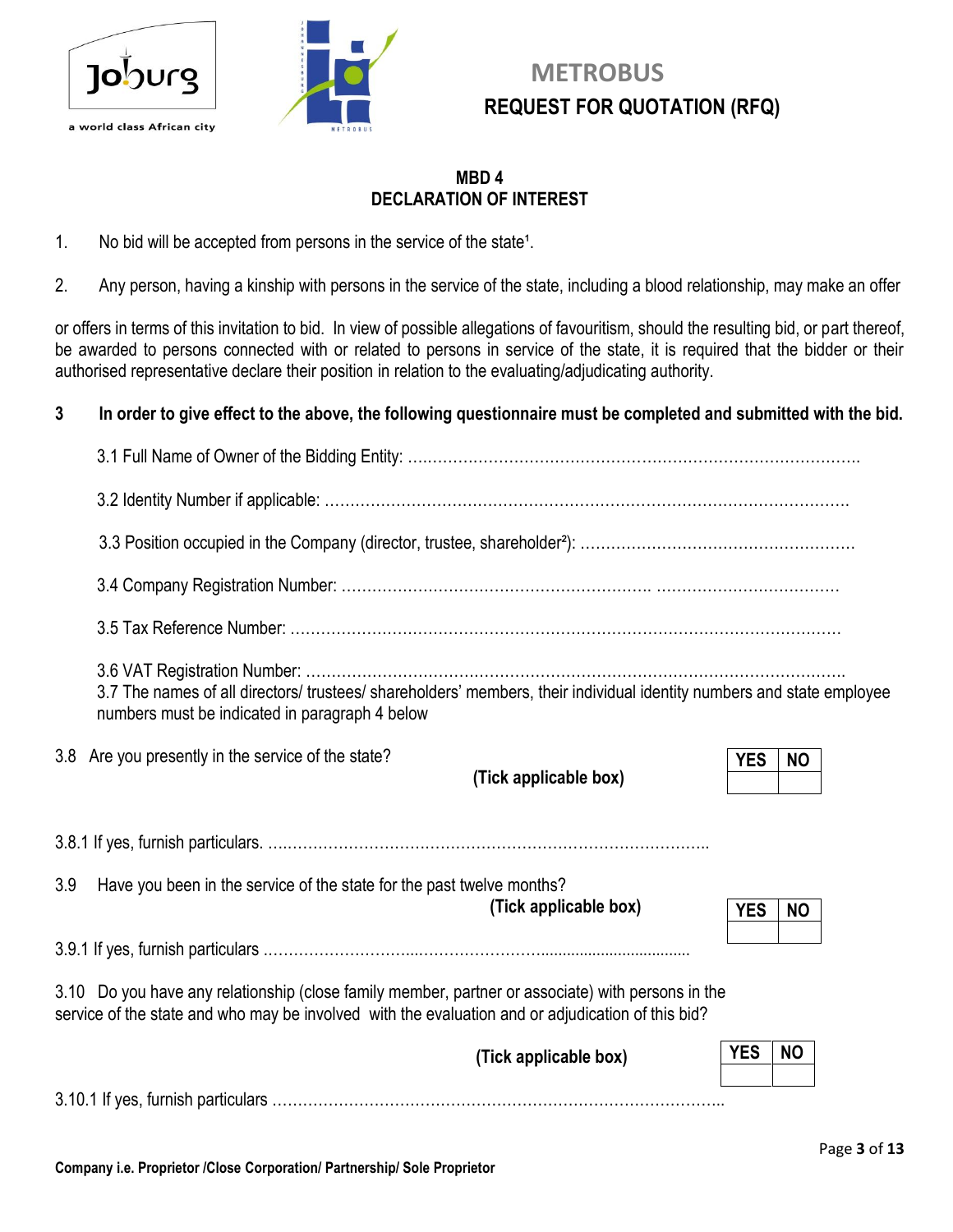



| Are you aware of any relationship (close family member, partner or associate) between any other bidder and any<br>3.11<br>persons in the service of the state who may be involved with the evaluation and or adjudication of this bid? |            |           |  |
|----------------------------------------------------------------------------------------------------------------------------------------------------------------------------------------------------------------------------------------|------------|-----------|--|
| (Tick applicable box)                                                                                                                                                                                                                  | <b>YES</b> | <b>NO</b> |  |
|                                                                                                                                                                                                                                        |            |           |  |
| 3.12 Are any of the company's directors, trustees, managers, principle shareholders or stakeholders<br>in the service of the state?                                                                                                    |            |           |  |
| (Tick applicable box)                                                                                                                                                                                                                  | <b>YES</b> | <b>NO</b> |  |
|                                                                                                                                                                                                                                        |            |           |  |
| 3.13 Are any spouse, child or parent of the company's directors trustees, managers, principle shareholders or stakeholders<br>in service of the state?                                                                                 |            |           |  |
| (Tick applicable box)                                                                                                                                                                                                                  | <b>YES</b> | <b>NO</b> |  |
|                                                                                                                                                                                                                                        |            |           |  |
| 3.14 Do you or any of the directors, trustees, managers, principle shareholders, or stakeholders of this company have any<br>interest in any other related companies or business whether or not they are bidding for this contract?    |            |           |  |
| (Tick applicable box)                                                                                                                                                                                                                  | <b>YES</b> | <b>NO</b> |  |

3.14.1 If yes, furnish particulars: …………………………………………………………………. ……………………………………………………………………………………………………………….

4. Full details of directors / trustees / members / shareholders. (Attach for additional members)

| <b>Full Name</b> | <b>Identity Number</b> | <b>State Employee Number</b><br>(If applicable) |
|------------------|------------------------|-------------------------------------------------|
|                  |                        |                                                 |
|                  |                        |                                                 |
|                  |                        |                                                 |

**<sup>1</sup>MSCM Regulations: "in the service of the state" means to be –** 

- (a) a member of (i) any municipal council; (ii) any provincial legislature; or (iii) the national Assembly or the national Council of provinces;
- (b) a member of the board of directors of any municipal entity;
- (c) an official of any municipality or municipal entity;
- (d) an employee of any national or provincial department, national or provincial public entity or constitutional institution within the meaning of the Public Finance Management Act, 1999 (Act No.1 of 1999);
- (e) a member of the accounting authority of any national or provincial public entity; or
- (f) an employee of Parliament or a provincial legislature.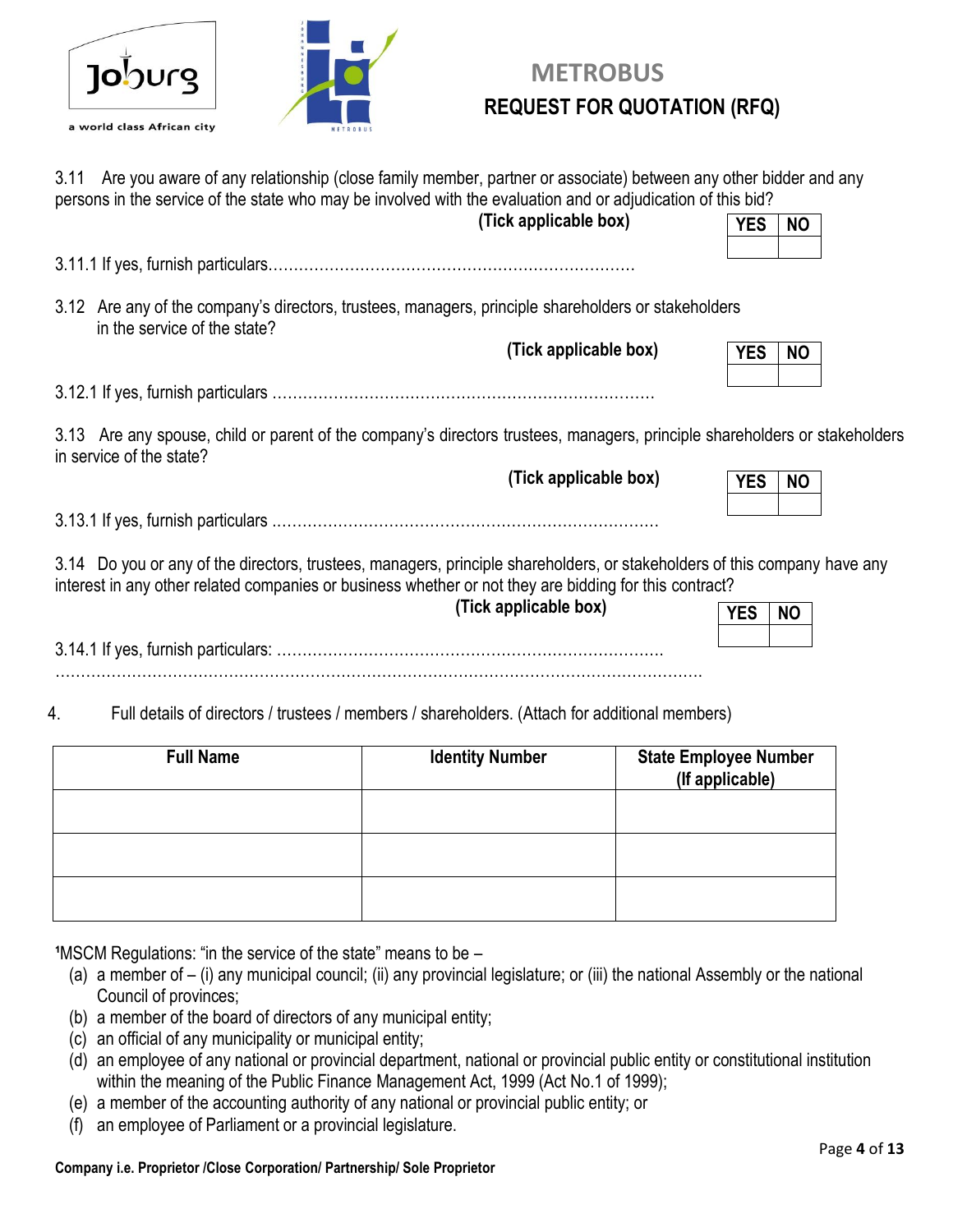



² Shareholder" means a person who owns shares in the company and is actively involved in the management of the company or business and exercises control over the company.

#### **DECLARATION OF BIDDER'S PAST SUPPLY CHAIN MANAGEMENT PRACTICES (MBD8)**

- 1. This Municipal Bidding Document must form part of all bids invited.
- 2. It serves as a declaration to be used by municipalities and municipal entities in ensuring that when goods and services are being procured, all reasonable steps are taken to combat the abuse of the supply chain management system.
- 3. The bid of any bidder may be rejected if that bidder, or any of its directors have:
- a. abused the municipality's / municipal entity's supply chain management system or committed any improper conduct in relation to such system;
- b. been convicted for fraud or corruption during the past five years;
- c. wilfully neglected, reneged on or failed to comply with any government, municipal or other public sector contract during the past five years; or
- d. been listed in the Register for Tender Defaulters in terms of section 29 of the Prevention and Combating of Corrupt Activities Act (No 12 of 2004).
- **4. In order to give effect to the above, the following questionnaire must be completed and submitted with the bid. (tick applicable box).**

| Item  | Question                                                                                                                                                                                                                                              | Yes | No  |
|-------|-------------------------------------------------------------------------------------------------------------------------------------------------------------------------------------------------------------------------------------------------------|-----|-----|
| 4.1   | Is the bidder or any of its directors listed on the National Treasury's database<br>as a company or person prohibited from doing business with the public<br>sector?                                                                                  | Yes | No  |
|       | (Companies or persons who are listed on this database were informed in<br>writing of this restriction by the National Treasury after the audi alteram<br>partem rule was applied).                                                                    |     |     |
| 4.1.1 | If so, furnish particulars:                                                                                                                                                                                                                           |     |     |
| 4.2   | Is the bidder or any of its directors listed on the Register for Tender Defaulters in<br>terms of section 29 of the Prevention and Combating of Corrupt Activities Act (No 12<br>of 2004)?                                                            | Yes | No. |
|       | (To access this Register enter the National Treasury's website,<br>www.treasury.gov.za, click on the icon "Register for Tender Defaulters" or<br>submit your written request for a hard copy of the Register to facsimile number<br>$(012)$ 3265445). |     |     |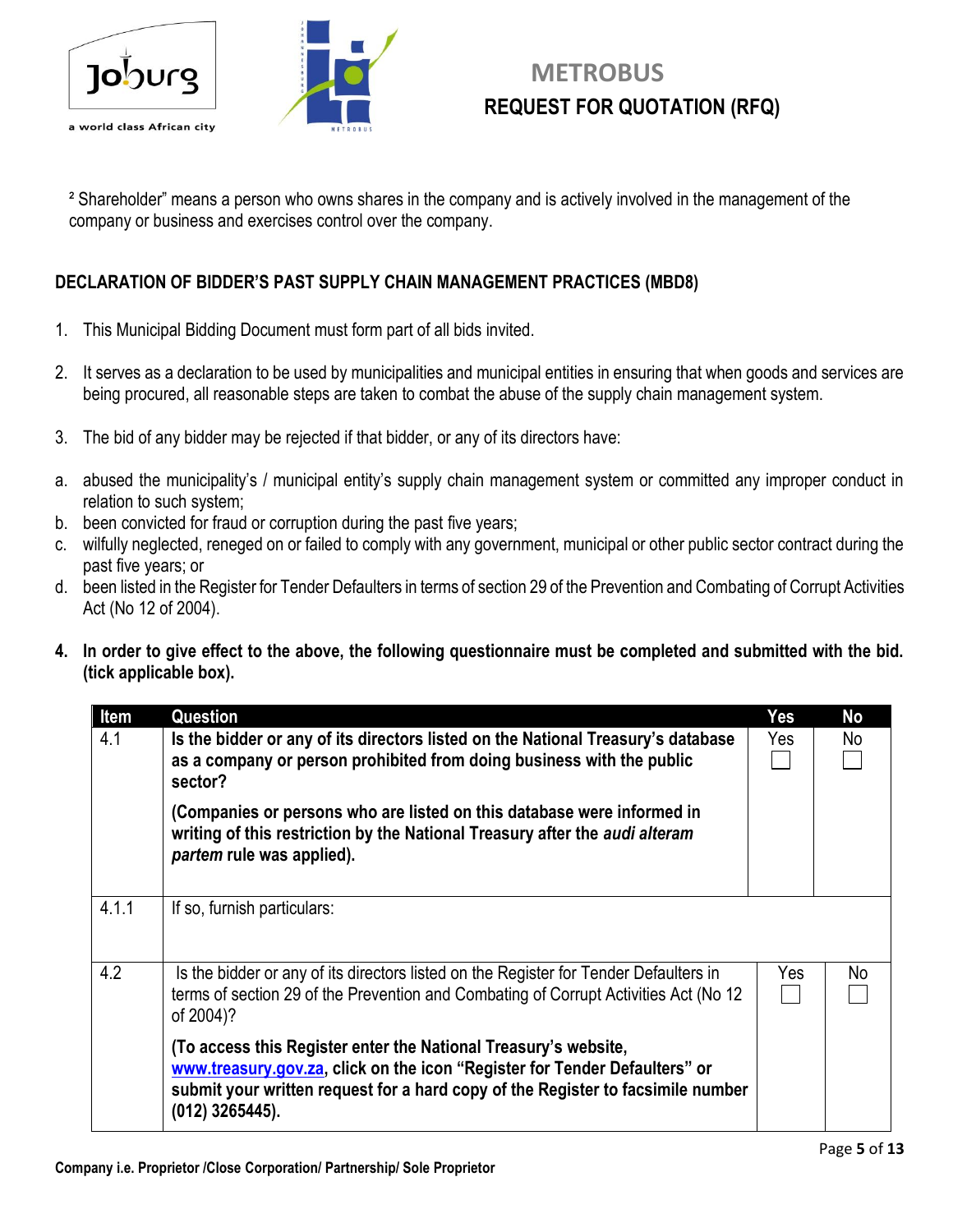



| 4.2.1 | If so, furnish particulars:                                                              |            |           |
|-------|------------------------------------------------------------------------------------------|------------|-----------|
|       |                                                                                          |            |           |
|       |                                                                                          |            |           |
| 4.3   | Was the bidder or any of its directors convicted by a court of law (including a          | Yes        | No        |
|       | court of law outside the Republic of South Africa) for fraud or corruption               |            |           |
|       | during the past five years?                                                              |            |           |
|       |                                                                                          |            |           |
| 4.3.1 | If so, furnish particulars:                                                              |            |           |
|       |                                                                                          |            |           |
|       |                                                                                          |            |           |
| Item  | Question                                                                                 | <b>Yes</b> | <b>No</b> |
| 4.4   | Does the bidder or any of its directors owe any municipal rates and taxes or             | Yes        | No        |
|       | municipal charges to the municipality / municipal entity, or to any other municipality / |            |           |
|       | municipal entity, that is in arrears for more than three months?                         |            |           |
|       |                                                                                          |            |           |
| 4.4.1 | If so, furnish particulars:                                                              |            |           |
|       |                                                                                          |            |           |
|       |                                                                                          |            |           |
| 4.5   | Was any contract between the bidder and the municipality / municipal entity or           | Yes        | No        |
|       | any other organ of state terminated during the past five years on account of             |            |           |
|       | failure to perform on or comply with the contract?                                       |            |           |
|       |                                                                                          |            |           |
| 4.7.1 | If so, furnish particulars:                                                              |            |           |
|       |                                                                                          |            |           |
|       |                                                                                          |            |           |
|       |                                                                                          |            |           |

#### **CERTIFICATION**

**I, THE UNDERSIGNED (NAME) ………………………………………………………………………………**

**CERTIFY THAT THE INFORMATION FURNISHED ON THIS DECLARATION FORM IS CORRECT.**

**I ACCEPT THAT THE STATE AND/OR THE EMM MAY ACT AGAINST ME SHOULD THIS DECLARATION PROVE TO BE FALSE.**

| <b>Signature</b> | <b>Date</b>                   |
|------------------|-------------------------------|
|                  |                               |
| Capacity         | <b>Name of Bidding Entity</b> |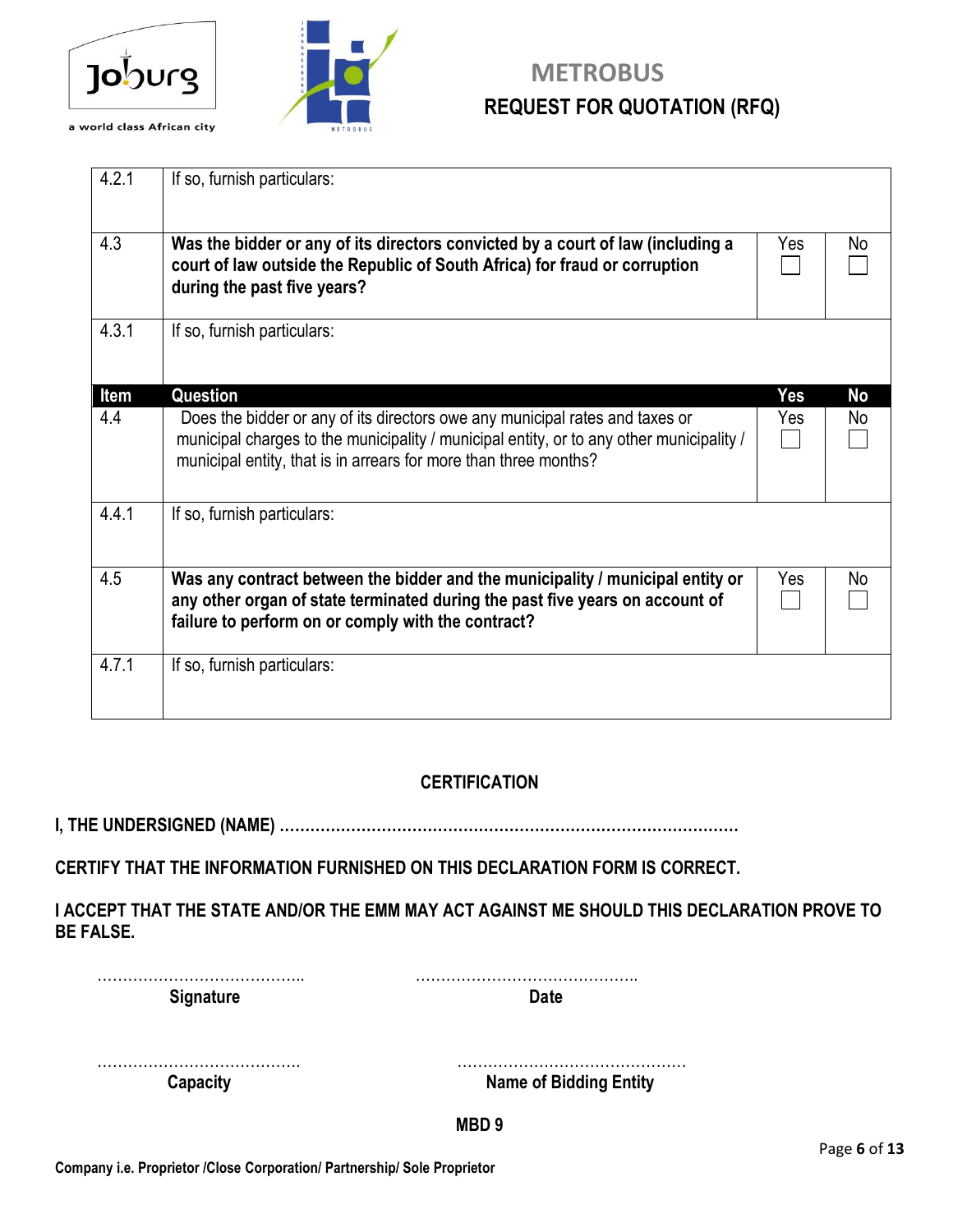



#### **CERTIFICATE OF INDEPENDENT BID DETERMINATION (MBD 9)**

- 1. This Form "I" must form part of all bids<sup>1</sup> invited.
- 2. Section 4 (1) (b) (iii) of the Competition Act No. 89 of 1998, as amended, prohibits an agreement between, or concerted practice by, firms, or a decision by an association of firms, if it is between parties in a horizontal relationship and if it involves collusive bidding (or bid rigging).² Collusive bidding is a *pe se* prohibition meaning that it cannot be justified under any grounds.
- 3. Municipal Supply Regulation 38 (1) prescribes that a supply chain management policy must provide measures for the combating of abuse of the supply chain management system, and must enable the accounting officer, among others, to:
- a. take all reasonable steps to prevent such abuse;
- b. reject the bid of any bidder if that bidder or any of its directors has abused the supply chain management system of the municipality or municipal entity or has committed any improper conduct in relation to such system; and
- c. cancel a contract awarded to a person if the person committed any corrupt or fraudulent act during the bidding process or the execution of the contract.
- 4. This Form "I" serves as a certificate of declaration that would be used by institutions to ensure that, when bids are considered, reasonable steps are taken to prevent any form of bid-rigging.
- 5. In order to give effect to the above, the attached Certificate of Bid Determination must be completed and submitted with the bid:

#### **CERTIFICATE OF INDEPENDENT BID DETERMINATION (MBD 9)**

I, the undersigned, in submitting the accompanying bid:

(Bid Number and Description)

 $\_$  , and the set of the set of the set of the set of the set of the set of the set of the set of the set of the set of the set of the set of the set of the set of the set of the set of the set of the set of the set of th

in response to the invitation for the bid made by:

#### **Metrobus**

do hereby make the following statements that I certify to be true and complete in every respect:

I certify, on behalf of: the state of the state of the state of the state of the state of the state of the state of the state of the state of the state of the state of the state of the state of the state of the state of th

(Name of Bidder)

- 1. I have read and I understand the contents of this Certificate;
- 2. I understand that the accompanying bid will be disqualified if this Certificate is found not to be true and complete in every respect;
- 3. I am authorized by the bidder to sign this Certificate, and to submit the accompanying bid, on behalf of the bidder;
- 4. Each person whose signature appears on the accompanying bid has been authorized by the bidder to determine the terms of, and to sign, the bid, on behalf of the bidder;
- 5. For the purposes of this Certificate and the accompanying bid, I understand that the word "competitor" shall include any individual or organization, other than the bidder, whether or not affiliated with the bidder, who:
- (a) has been requested to submit a bid in response to this bid invitation;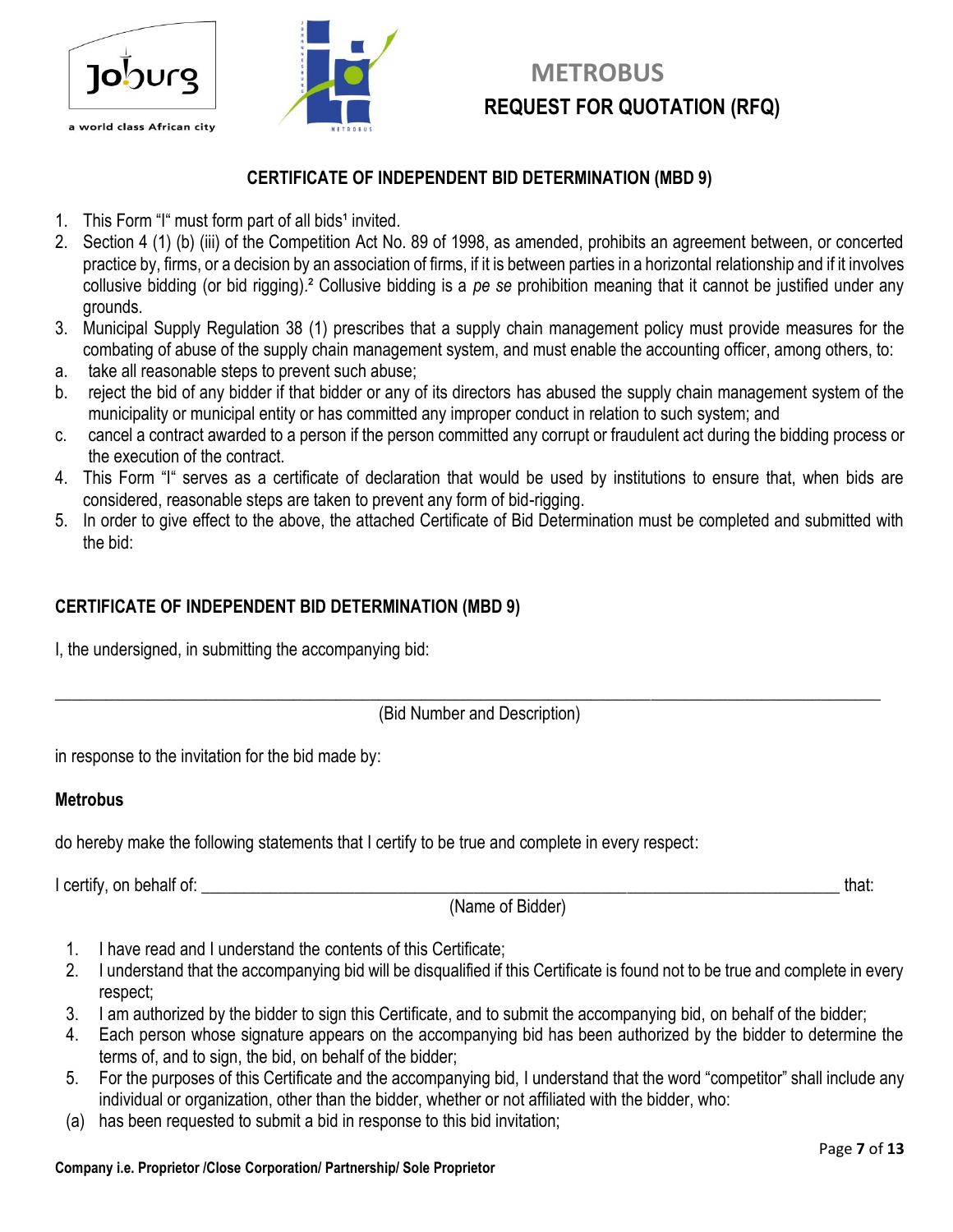

# **METROBUS**

- (b) could potentially submit a bid in response to this bid invitation, based on their qualifications, abilities or experience; and
- (c) provides the same goods and services as the bidder and/or is in the same line of business as the bidder
- 6. The bidder has arrived at the accompanying bid independently from, and without consultation, communication, agreement or arrangement with any competitor. However communication between partners in a joint venture or consortium<sup>3</sup> will not be construed as collusive bidding.
- 7. In particular, without limiting the generality of paragraphs 6 above, there has been no consultation, communication, agreement or arrangement with any competitor regarding:
	- a) prices;
	- b) geographical area where product or service will be rendered (market allocation)
	- c) methods, factors or formulas used to calculate prices;
	- d) the intention or decision to submit or not to submit, a bid;
	- e) the submission of a bid which does not meet the specifications and conditions of the bid; or
	- f) bidding with the intention not to win the bid.
- 8. In addition, there have been no consultations, communications, agreements or arrangements with any competitor regarding the quality, quantity, specifications and conditions or delivery particulars of the products or services to which this bid invitation relates.
- 9. The terms of the accompanying bid have not been, and will not be, disclosed by the bidder, directly or indirectly, to any competitor, prior to the date and time of the official bid opening or of the awarding of the contract.
- 10. I am aware that, in addition and without prejudice to any other remedy provided to combat any restrictive practices related to bids and contracts, bids that are suspicious will be reported to the Competition Commission for investigation and possible imposition of administrative penalties in terms of section 59 of the Competition Act No. 89 of 1998 and or may be reported to the National Prosecuting Authority (NPA) for criminal investigation and or may be restricted from conducting business with the public sector for a period not exceeding ten (10) years in terms of the Prevention and Combating of Corrupt Activities Act No. 12 of 2004 or any other applicable legislation.

Signature Date **Date** 

………………………………………………… …………………………………

…………………………………………………. ………………………………… Full Names of Person Representing Company Position in Company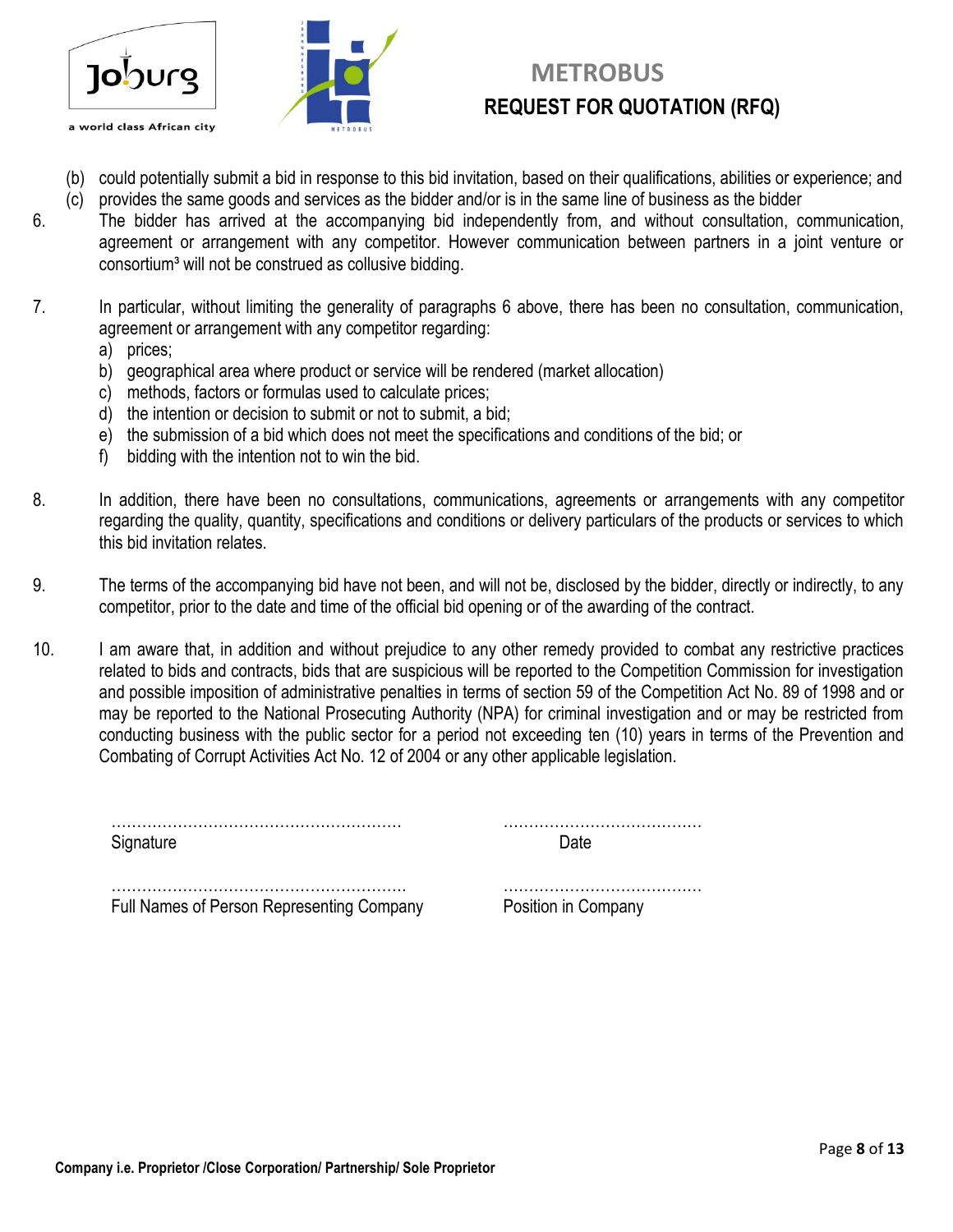



#### **FORM "E"**

#### **Pricing Schedule**

| Quantity | <b>Description</b>                                                                                                                          | <b>Unit Price</b> | <b>Total Unit Price</b> |
|----------|---------------------------------------------------------------------------------------------------------------------------------------------|-------------------|-------------------------|
| 2        | Renting of:<br>flushable toilets with basins for a period of 3 years (36 months)<br>Serviced weekly for the period of 3 years.              |                   |                         |
| 2        | Renting of:<br>flushable toilets with basins for a period of 3 years (36 months)<br>Serviced weekly for the period of 3 years.              |                   |                         |
| 2        | Renting of:<br>flushable toilets with basins for a period of 3 years (36 months)<br>Serviced weekly for the period of 3 years.              |                   |                         |
| 2        | Renting of:<br>flushable toilets with basins for a period of 3 years (36 months)<br>$\bullet$<br>Serviced weekly for the period of 3 years. |                   |                         |
| 2        | Renting of:<br>flushable toilets with basins for a period of 3 years (36 months)<br>$\bullet$<br>Serviced weekly for the period of 3 years. |                   |                         |
| 2        | Renting of:<br>flushable toilets with basins for a period of 3 years (36 months)<br>Serviced weekly for the period of 3 years.              |                   |                         |
| 2        | Renting of:<br>flushable toilets with basins for a period of 3 years (36 months)<br>Serviced weekly for the period of 3 years.              |                   |                         |
| 2        | Renting of:<br>flushable toilets with basins for a period of 3 years (36 months)<br>Serviced weekly for the period of 3 years.              |                   |                         |
| 2        | Renting of:<br>flushable toilets with basins for a period of 3 years (36 months)<br>Serviced weekly for the period of 3 years.              |                   |                         |
| 2        | Renting of:<br>flushable toilets with basins for a period of 3 years (36 months)<br>Serviced weekly for the period of 3 years.              |                   |                         |
| 2        | Renting of:<br>flushable toilets with basins for a period of 3 years (36 months)<br>Serviced weekly for the period of 3 years.              |                   |                         |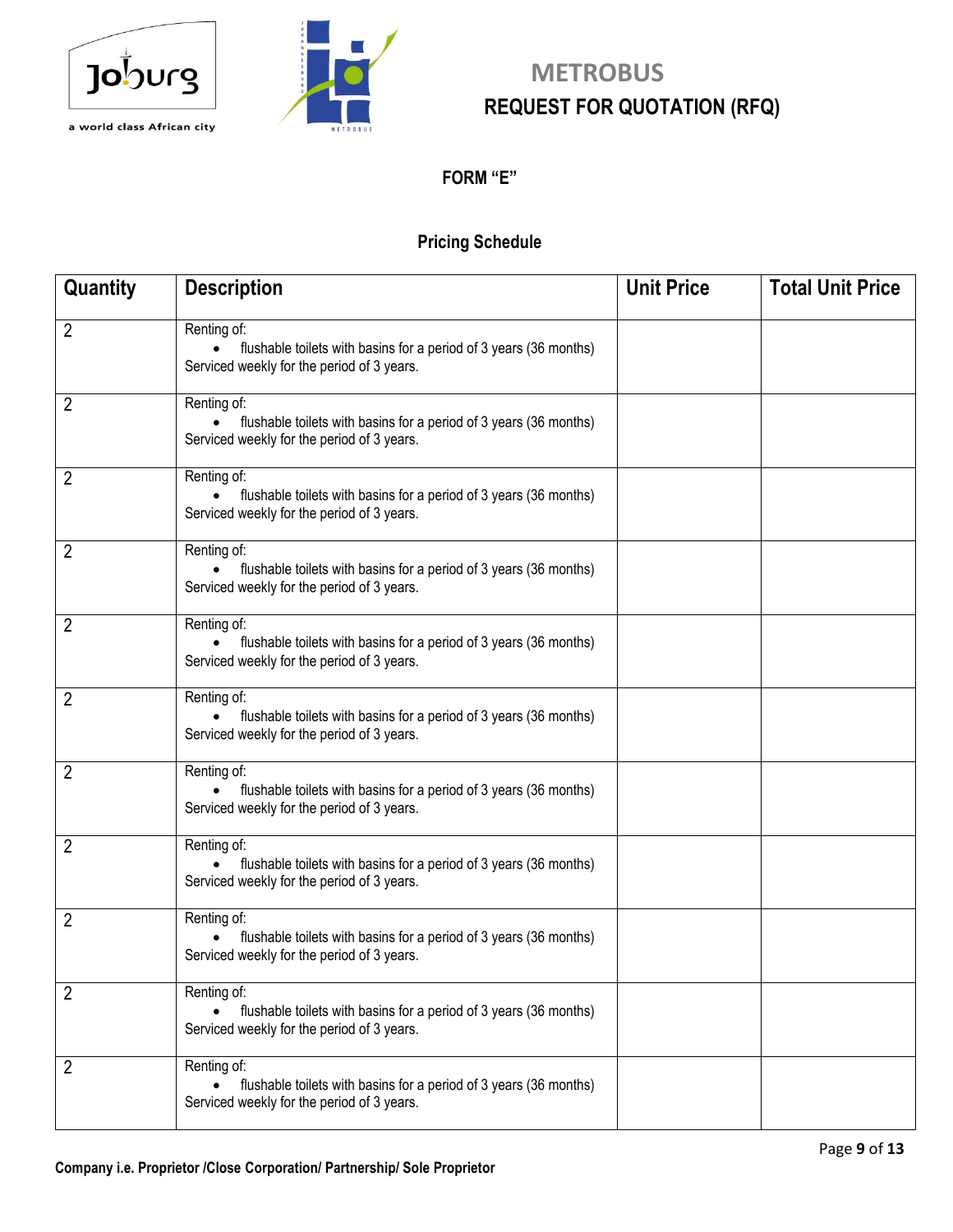



# **Joburg** METROBUS **REQUEST FOR QUOTATION (RFQ)**<br>a world class African city

| $\overline{2}$ | Renting of:<br>flushable toilets with basins for a period of 3 years (36 months)<br>Serviced weekly for the period of 3 years.   |
|----------------|----------------------------------------------------------------------------------------------------------------------------------|
| $\overline{2}$ | Renting of:<br>flushable toilets with basins for a period of 3 years (36 months)<br>Serviced weekly for the period of 3 years.   |
| $\overline{2}$ | Renting of:<br>flushable toilets with basins for a period of 3 years (36 months)<br>Serviced weekly for the period of 3 years.   |
| $\overline{2}$ | Renting of:<br>flushable toilets with basins for a period of 3 years (36 months)<br>Serviced weekly for the period of 3 years.   |
| $\overline{2}$ | Renting of:<br>flushable toilets with basins for a period of 3 years (36 months)<br>Serviced weekly for the period of 3 years.   |
| 2              | Renting of:<br>flushable toilets with basins for a period of 3 years (36 months)<br>Serviced weekly for the period of 3 years.   |
| $\overline{2}$ | Renting of:<br>flushable toilets with basins for a period of 3 years (36 months)<br>Serviced weekly for the period of 3 years.   |
| $\overline{2}$ | Renting of:<br>flushable toilets with basins for a period of 3 years (36 months)<br>Serviced weekly for the period of 3 years.   |
| $\overline{2}$ | Renting of:<br>flushable toilets with basins for a period of 3 years (36 months)<br>Serviced weekly for the period of 3 years.   |
| $\overline{2}$ | Renting of:<br>• flushable toilets with basins for a period of 3 years (36 months)<br>Serviced weekly for the period of 3 years. |
| $\overline{2}$ | Renting of:<br>flushable toilets with basins for a period of 3 years (36 months)<br>Serviced weekly for the period of 3 years.   |
| $\overline{2}$ | Renting of:<br>flushable toilets with basins for a period of 3 years (36 months)<br>Serviced weekly for the period of 3 years.   |
| $\overline{2}$ | Renting of:<br>flushable toilets with basins for a period of 3 years (36 months)<br>Serviced weekly for the period of 3 years.   |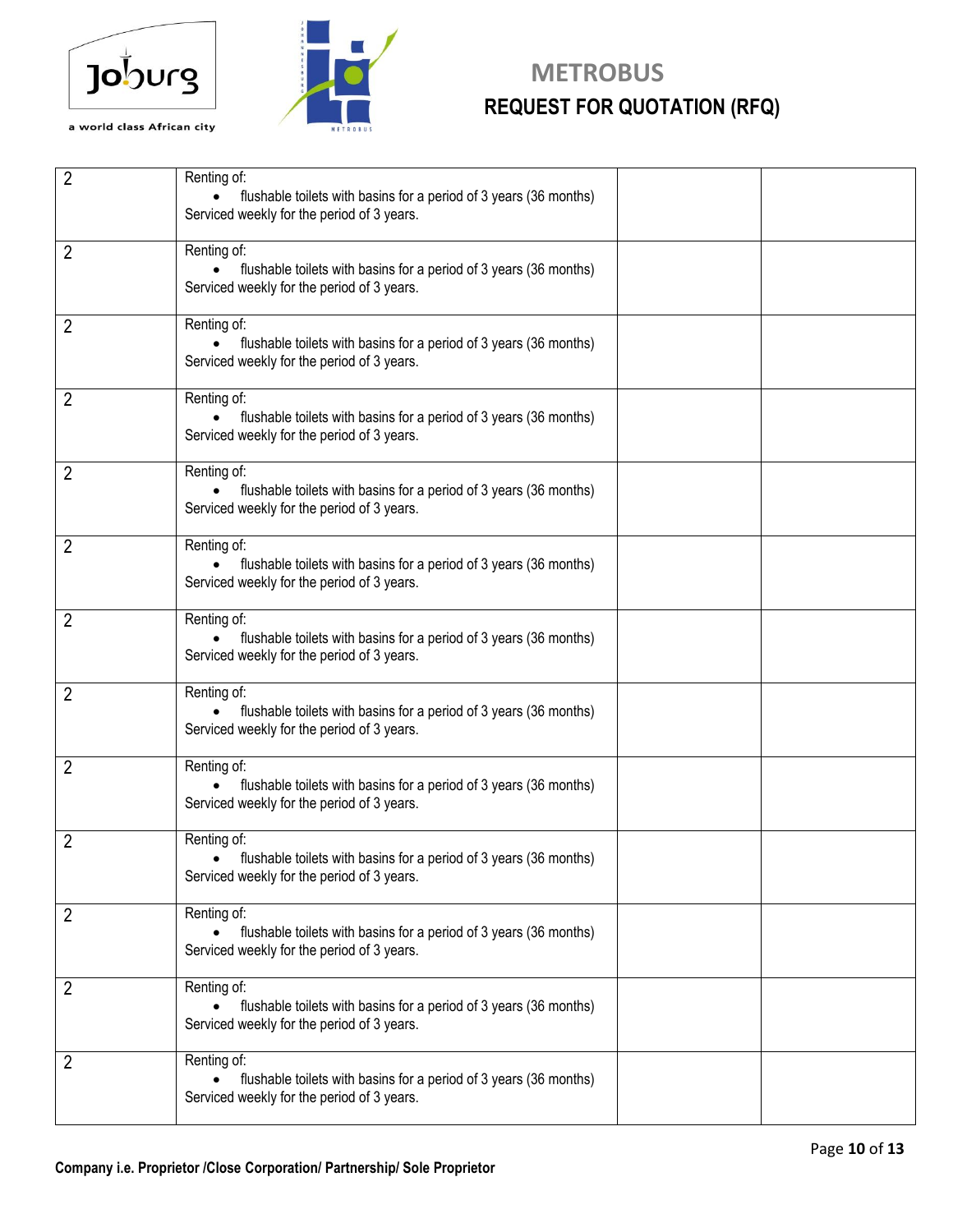



# **Joburg** METROBUS **REQUEST FOR QUOTATION (RFQ)**

| $\overline{2}$ | Renting of:<br>flushable toilets with basins for a period of 3 years (36 months)<br>$\bullet$<br>Serviced weekly for the period of 3 years. |  |
|----------------|---------------------------------------------------------------------------------------------------------------------------------------------|--|
| $\overline{2}$ | Renting of:<br>flushable toilets with basins for a period of 3 years (36 months)<br>Serviced weekly for the period of 3 years.              |  |
| 2              | Renting of:<br>flushable toilets with basins for a period of 3 years (36 months)<br>Serviced weekly for the period of 3 years.              |  |
| 2              | Renting of:<br>flushable toilets with basins for a period of 3 years (36 months)<br>Serviced weekly for the period of 3 years.              |  |
| 2              | Renting of:<br>flushable toilets with basins for a period of 3 years (36 months)<br>Serviced weekly for the period of 3 years.              |  |
| 2              | Renting of:<br>flushable toilets with basins for a period of 3 years (36 months)<br>Serviced weekly for the period of 3 years.              |  |
| 2              | Renting of:<br>flushable toilets with basins for a period of 3 years (36 months)<br>Serviced weekly for the period of 3 years.              |  |
| 2              | Renting of:<br>flushable toilets with basins for a period of 3 years (36 months)<br>Serviced weekly for the period of 3 years.              |  |
| 2              | Renting of:<br>flushable toilets with basins for a period of 3 years (36 months)<br>Serviced weekly for the period of 3 years.              |  |
| 2              | Renting of:<br>• flushable toilets with basins for a period of 3 years (36 months)<br>Serviced weekly for the period of 3 years.            |  |
| $\overline{2}$ | Renting of:<br>flushable toilets with basins for a period of 3 years (36 months)<br>Serviced weekly for the period of 3 years.              |  |
| 2              | Renting of:<br>flushable toilets with basins for a period of 3 years (36 months)<br>Serviced weekly for the period of 3 years.              |  |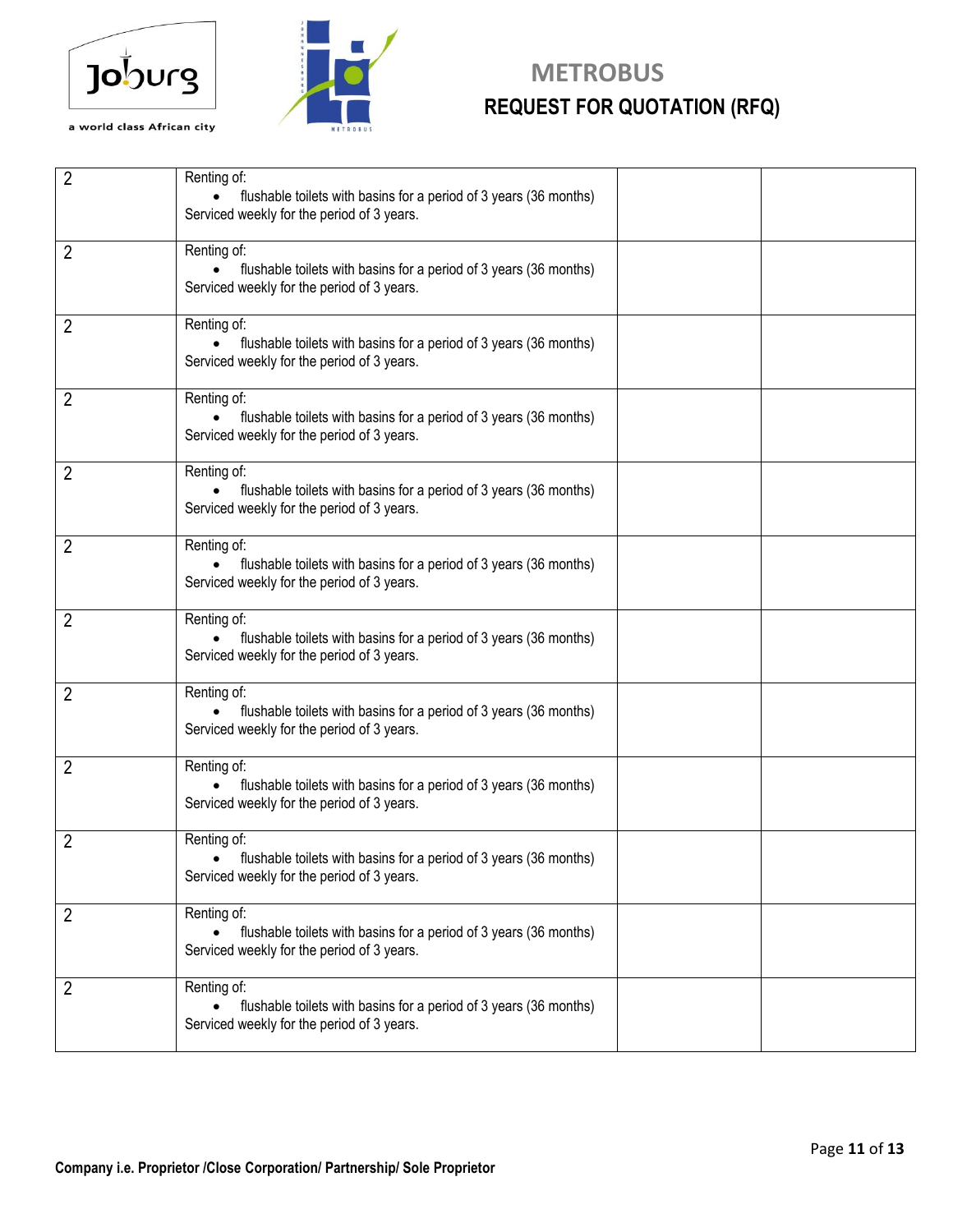



| <b>Sub</b> Total |  |
|------------------|--|
| VAT@15%          |  |
| Total incl. VAT  |  |

#### **SPECIFICATION /SCOPE OF WORK/TERMS OF REFERENCE**

#### **Renting of 2 flushable toilets with basins for a period of 3 years at Eldorado Park Depot with weekly services for the whole period.**

The successful supplier will be required to deliver the Full order within a 3 to 5 working days period from date of receiving the PO. Also successful supplier will need to deliver at: Transportation House 1 Raikes road Braamfontein, 2001

Checklist on page 10

#### **Checklist**